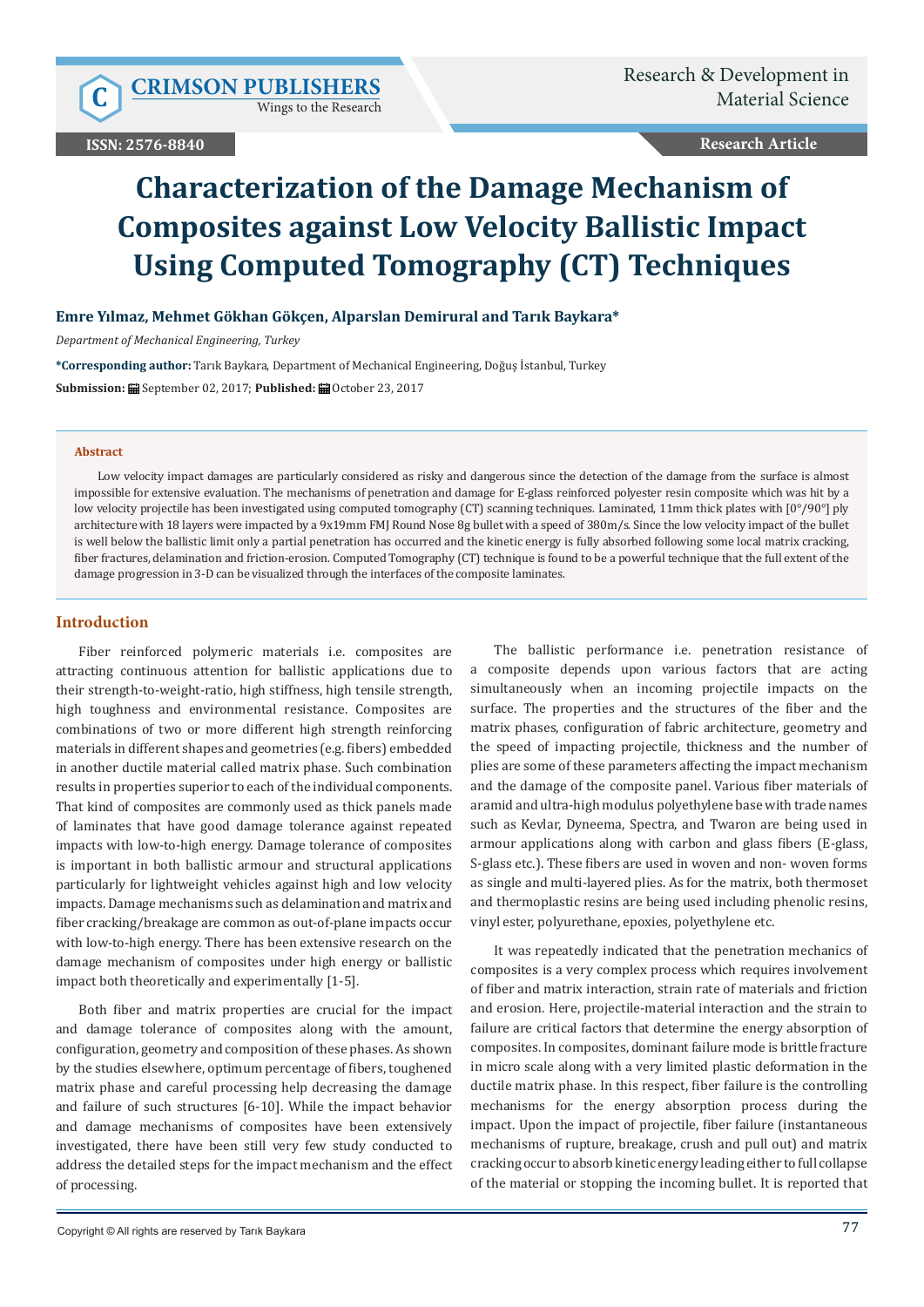the projectile penetrates the surface creating compressive and shear stresses and eventually slows down. If the structure resists to such instant impact loading, the projectile also collapses and erodes to fracture in fragments, pieces and cause tensile elongation, delamination and fiber pull out [9,10].

Low velocity impact damages are particularly considered as risky and dangerous since the detection of the damage from the surface is almost impossible for extensive evaluation thus causing great concerns for the users in critical applications such as defense and security. The complex modes of the damage for low velocity impacts include fiber breakage, matrix cracking, matrix crush and delamination [11].

Various techniques with differing models were being applied to evaluate the complete damage mechanisms. However, it should be noted that such approaches were useful for macro-scale and cannot explain the damage mechanism in micro-scale. Various damage modes such as fiber pull-out, fiber/matrix debonding, and progression of delamination are still in needs of investigation for further details. In this regard, computed tomography (CT) technique is a strong tool to fully visualize the local damage region, path of delamination through crack propagation, projectile-target interaction, fiber failure behavior and others.

In this study, low velocity impacted (app. Speed of 380m/s) laminated composite panel by a 9mm diameter projectile was investigated using computed tomography (CT) technique to evaluate the complete penetration and damage mechanisms. It is a fact that computed tomography (CT) is found to be such a powerful technique that it visualizes the full extent of the damage progression in 3-D along with the distribution of the remnants of the fragmented bullet through the interfaces of the composite laminates.

## **Experimental**



**Figure 1:** Cross sectional micrograph of the laminated composite. Blackish bands show the parallel fiber layer (in 0°) and the remaining lighter areas show the fiber layers in transverse direction (in 90°).

E-Glass fiber laminates in basket-woven forms (0°/90°) and polyester resin are used for the composite structure. Total 18 plies along with the catalyst mixed polyester resin (with a 65% ideal fiber content) are laminated first via careful hand layup technique

to manufacture panels with dimensions 40x40x11mm. Panels were then compressed under a 60 tons hydraulic press for 30 minutes applying approximately 100 bar pressure. Pressed panels were then post- cured in an oven at 85 °C for 2hrs. Cross sectional view of the laminated composite indicates a pore and void free structure as shown in Figure 1.

## **Ballistic tests**

Ballistic testing of the composite panel was conducted using 9-mm hand gun with a lead core/copper-brass jacketed bullet (9x19mm FMJ Round Nose, weight: 8g), shooting from 5m standart distance with 380 m/s velocity three times according to the standart shooting practices (Figure 2).



Figure 2: A view of the surface of the panel following 9mm shot.

Based upon the speed and the weight of the projectile, the total kinetic energy at the instant of impact is calculated to be 577.6 Joule. As shown in Figure 2, a small hole on the surface of the composite depicts the entering point of the impacted projectile. All three shots were stopped within the panel.

#### **Point bending test**

Following the ballistic shots, 3-Point bending test was carried out using 40x10 x11mm test pieces (cut from both x- and y-directions) by Instron 5982 Static Push Pull Instrument (Figure 3).



**Figure 3:** 3-Point Bending test for the composite specimen.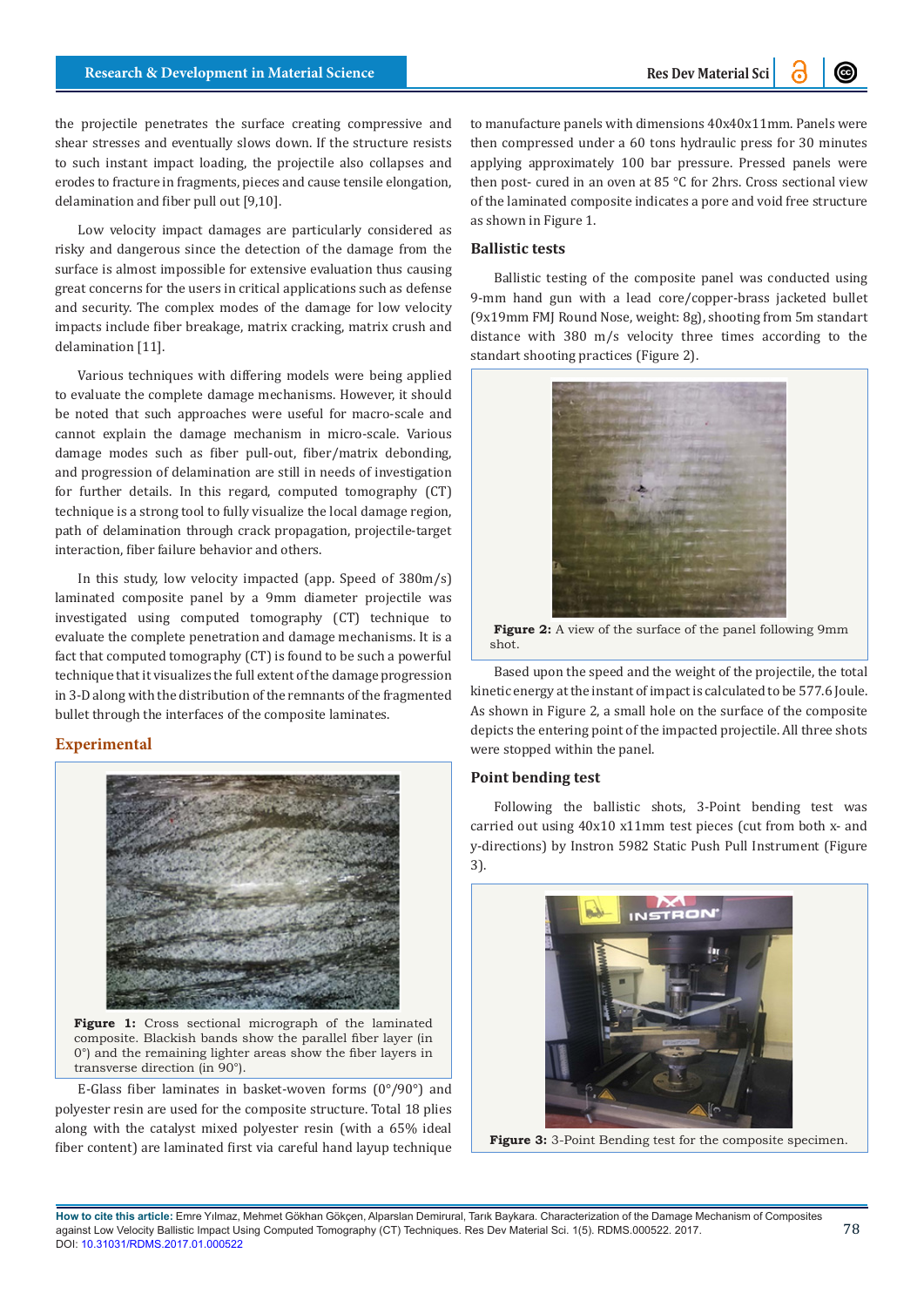#### **Optical microscopy**

Cross sections of the damaged composite specimen were inspected first using optical microscopy at magnification x100 and x 500 to evaluate the projectile-material interactions.

## **Computed tomography (CT)**

Detailed damage mechanism of the impacted projectile was investigated using computed tomography (CT) techniques. Computed tomography devices are the most important which provide a better damage view for materials especially for the laminated composite structures. A computed tomography (CT) device has a stationary frame and a rotor, carrying an X-ray source and a radiation detector, which is rotatably mounted at the frame. A number of marks are provided at the rotor at known angular intervals, these marks being scanned by a sensor, which is attached at the frame and which emits an output signal given the passing of a mark. The number of marks is significantly lower than the number of projections that are picked up in each rotation of the rotor. A computing unit determines the projection angles pertaining to the individual projections by interpolation from the output signals of the sensor. As the CT instrument, the NIKON XT H 225 system was used to evaluate the penetration and damage mechanisms of the composite and the penetrated projectile (Figure 4).



**Figure 4:** The NIKON XT H 225 CT system and the damaged sample.

## **Results and Discussion**

Following a carefully designed processing route to produce composite panels, a void and pore free microstructure is obtained and illustrated in Figure 1. Panels were shot by a 9mm hand gun in an accredited polligon. Two samples extracted from these laminated, pressed and fully cured composite panels (cut from both x- and y-directions) were used in 3-point bending test and the resultant flexural stress vs. extension diagrams are shown below in Figure 5. The maximum flexural stresses were found to be 254.1MPa and 191.9MPa. Maximum flexural strains were found to be 0.060 and 0.021mm/mm respectively.



The difference in both max flexural strength and max flexural strain is due to the difference in cutting directions of the samples

along with the effect of the damage inserted by the ballistic shots. It should be underlined that 6% flexural strain is noteworthy for such a structure. The panel which was shot by 9mm round nose (RN) bullet was cut to extract the cross sectional zone revealing the damaged regions and penetrated and crushed bullet fragments as shown in Figure 6 & 7. It was measured that the penetration into the material is only 3mm through 11mm thick laminated structure meaning that only a partial penetration (app. 27%) has occurred. Fragments of the copper-brass jacket of the projectile were caught in between the laminates indicating full energy absorption due to strong, stiff and void free composite structure.

Optical microscopy observation on the damaged zone reveals the damage mechanisms such as fiber breakage, matrix cracking and delamination along with the fragmented projectile pieces spreaded through the delaminated interfaces (Figure 6 & 7).



**Figure 6:** Cross sectional view of the damaged composite panel which was hit by a 9mm projectile. Micrograph below shows an enlarged view of the damaged zone.



**Figure 7:** The damaged zone of the laminated composite structure.

Reported simulation results reveal matrix cracking as the first damage occurs at the bottom of the laminate and delamination follows due to propagation of the matrix crack through the interfaces. Eventually, the fiber failure/fracture occurs at the end of the whole damaging process [11,12]. As illustrated in Figure 6, such mechanism can be observed to occur following the crush of the incoming projectile and delamination seems to start instantaneously in both transverse directions and propagates. Such damaging mechanism can be seen in the Figure 8 indicating the CT scan of the defects and residues of metallic pieces of the projectile were accumulated at the bottom of the laminate due to resisting ductile matrix phase. Enhanced reinforcement of the fibers into matrix provided enough force to resist the penetration of the bullet into the surface along with the strain by the ductile matrix and

79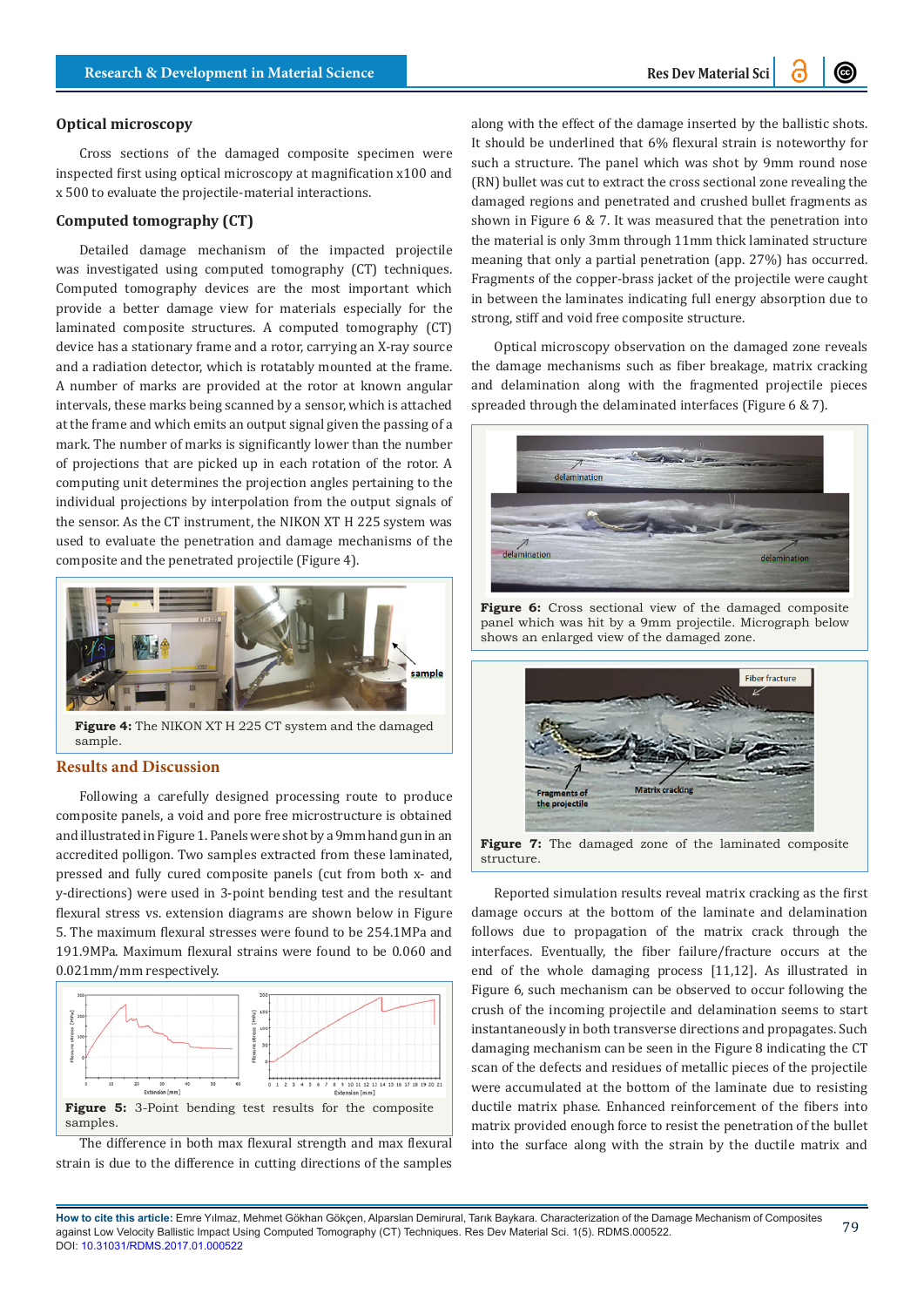fibers. Such resistance led the fracture of the copper-brass jacket of the bullet as seen in photomicrographs.

It should be noted that very slight bending of the laminates is observed following the complete stop of the incoming low velocity impact of the projectile. Perforation of the composite structure is initiated as a local failure of the fibers at the impact zone due to micro-cracking of the ductile matrix phase. Major portion of the total kinetic energy is absorbed at the interface and the fiber-matrix junctions. Since the low velocity impact of the bullet is well below the ballistic limit only a partial penetration has occurred and the kinetic energy is fully absorbed following some local fiber fractures.

Computed Tomography scans were applied to the same specimen for precise visualization of the damaged zone and the fragmented projectile (Figure 8-11). Figure 9 illustrates a general view of the CT scan of the damaged surface where a slight swelling on the surface can be seen. Accumulated bumps on the surface reveal those fractured fibers as also shown in Figure 7.



**Figure 8:** 3-D Transparency view of the fragmented projectile in the damaged zone.



**Figure 9:** 3-D View of the computed tomography scan of the damaged zone



**Figure 10:** Defect detection by CT scan in the damaged zone.



**Figure 11a:** CT scan of the damaged zone; 11b: Radiographic view of the fragmented projectile.

CT scan photomicrographs illustrate that the incoming bullet is fully crushed into pieces due to strong resistance of the composite structure. A good processing of the hand lay-up and compression under the press seem to enhance the interfacial strength and fibermatrix reinforcement is quite effective to absorb the kinetic energy of the incoming projectile. Residues of the remaining fragments of the copper-brass jacket of the bullet also indicate the lead core was melted away through the delaminated interfaces. Friction between the incoming bullet and the composite structure probably gave rise to heat enough for melting the lead core of the projectile as the final step of the damaging process.

Figure 11a & 11b show the distribution of these copper-brass sheath fragments in the delaminated interfaces. Metallic pieces are spreaded in transverse direction and causing further propagation of the delamination process. At this point, it should be noted that computed tomography (CT) is such a powerful technique that it visualize the full extent of the damage progression in 3-D. It also reveals the distribution of the remnants of the fragmented bullet through the interfaces of the composite laminates.

#### **Conclusion**

Instant microcracking of the matrix phase along with the breakage of the fibers seems to be the major energy absorption mechanism for the low velocity impacts on a composite structure. Majority of the kinetic energy is absorbed at the interface and the ductile fiber-matrix junctions with enhanced strength due to a good processing route (i.e. application of careful lay-up process and compression under the press). Frictional forces in between the incoming bullet and the composite interface lead to instant heat to melt away the lead core of the bullet through the delaminated interfaces. Computed tomography (CT) is such a powerful technique that it visualizes the full extent of the damage progression in 3-D. For low velocity impacts, such a technique can be used for the visualization of the full damaged zone from the initial impact point to the final end of the fragmented bullet.

## **Acknowledgement**

- a. Authors thank to the Istanbul Development Agency for their support.
- b. Authors also thank to Karfo Industrial Company for their support to use The NIKON XT H 225 CT system.

#### **References**

- 1. [Chocron B, Rodriguez J, V. Sánchez Gálvez \(1997\) A simple analytical](https://hal.archives-ouvertes.fr/jpa-00255426/document) [model for ballistic impact in composites. J Phys IV France 7\(C3\): C3-](https://hal.archives-ouvertes.fr/jpa-00255426/document) [821-C3-826.](https://hal.archives-ouvertes.fr/jpa-00255426/document)
- 2. (2007) Finite element simulations of ballistic impact on metal and composite plates, Sai Kiran Chelluru (Ed.), Wichita State University, USA.
- 3. [Dimko D, Vineta S, Natasa M \(2015\) Ballistic impact resistance](http://eprints.ugd.edu.mk/15240/1/V4I12_IJERTV4IS120160.pdf) [mechanism of woven fabrics and their composites. IJERT 4\(12\): 107-](http://eprints.ugd.edu.mk/15240/1/V4I12_IJERTV4IS120160.pdf) [111.](http://eprints.ugd.edu.mk/15240/1/V4I12_IJERTV4IS120160.pdf)
- 4. Reddy PRS, Reddy TS, Madhu V, Gogia AK, Rao KV (2015) Behavior of E-glass composite laminates under ballistic impact. Materials and Design 84: 79-86.
- 5. [Akella K, Naik NK \(2015\) Composite Armour-A Review. Journal of the](http://journal.library.iisc.ernet.in/index.php/iisc/article/view/4574) [Indian Institute of Science 95\(3\).](http://journal.library.iisc.ernet.in/index.php/iisc/article/view/4574)

**How to cite this article:** Emre Yılmaz, Mehmet Gökhan Gökçen, Alparslan Demirural, Tarık Baykara. Characterization of the Damage Mechanism of Composites against Low Velocity Ballistic Impact Using Computed Tomography (CT) Techniques. Res Dev Material Sci. 1(5). RDMS.000522. 2017. DOI: [10.31031/RDMS.2017.01.000522](http://dx.doi.org/10.31031/RDMS.2017.01.000522
)